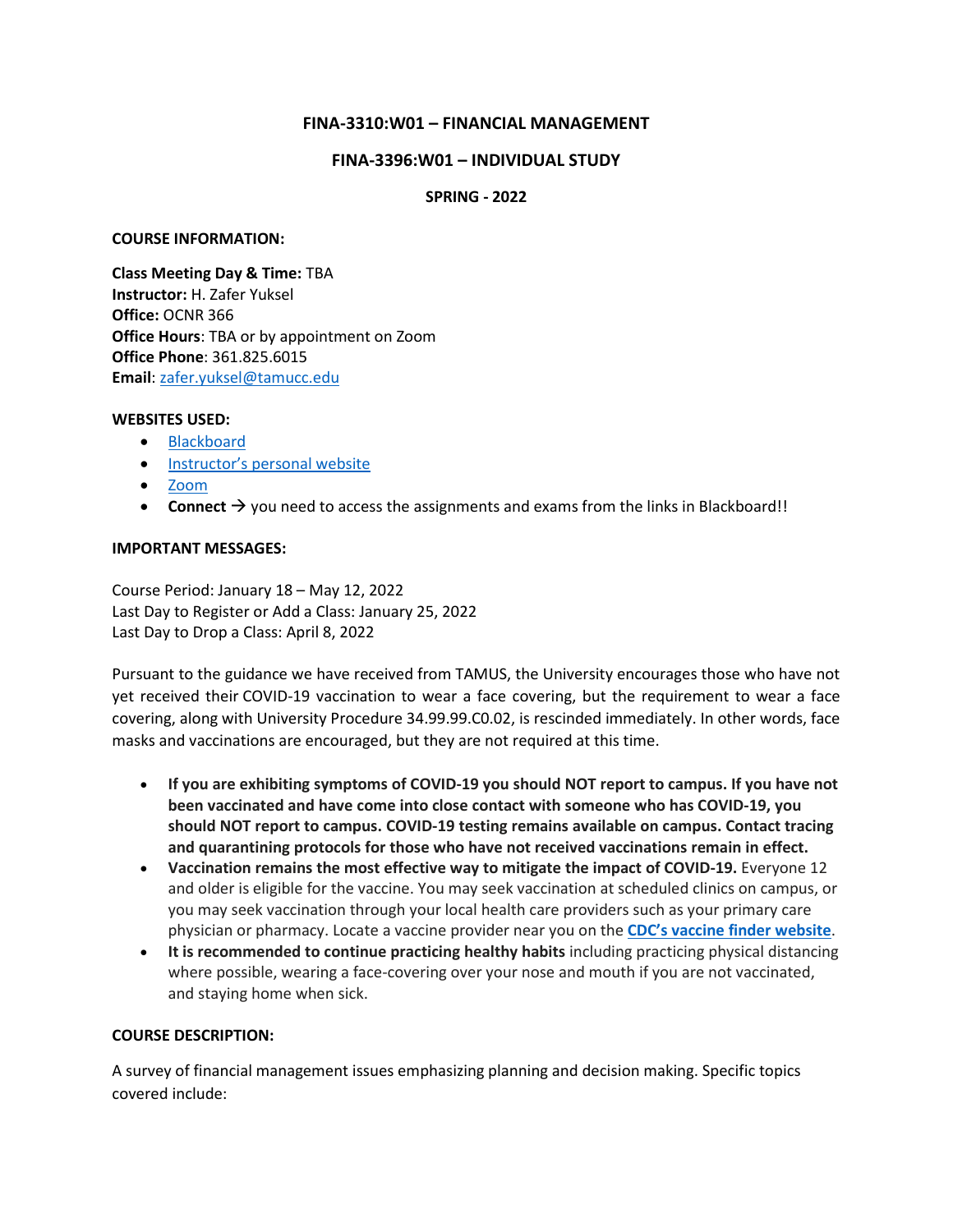- discounted cash flow analysis,
- stock and bond valuation,
- financial intermediation,
- organizing, raising and managing capital,
- capital investment, risk analysis,
- financial statement analysis

#### **COURSE OBJECTIVES & LEARNING GOALS:**

By the end of this course, students will be able to:

- Construct a company's financial statements, calculate financial ratios and make inferences about its financial characteristics and position (BBA Goal 2, Objectives 2 and 3)
- Calculate the present and future values of a lump sum or a series of cash flows (BBA Goal 2, Objective 1).
- Differentiate the characteristics of stocks and bonds and estimate the prices of bonds and stocks (BBA Goal 2, Objective 1).
- Use the Security Market line to measure an asset's return when given its risk, or vice versa (BBA Goal 2, Objective 1).
- Understand the concept of Weighted Average Cost of Capital and how it is estimated (BBA Goal 2, Objective 1).
- Calculate Net Present Value, Internal Rate of Return, and determine if an investment is acceptable (BBA Goal 2, Objective 1).

# **LIVE, SYNCRONOUS WEB CONFERENCING (ZOOM) SESSIONS:**

I will conduct a weekly web conferencing session via ZOOM. Please refer to the Course Schedule for the specific dates and times when each of these webinars will be held.

These sessions provide an excellent opportunity for you to ask questions, get more details about specific topics or assignments, as well as give you a chance to interact directly with your instructor and fellow class members. Although attendance is not required, it is strongly recommended that you participate in each webinar. Sessions will be recorded so that you can access them at a later time, if needed. During this session, I will provide feedback on material covered and assessed in the previous week, and an overview of upcoming material.

#### **CLASS MATERIALS:**

Essentials of Corporate Finance, by Stephen Ross; Randolph Westerfield; Bradford Jordan, 10th edition, McGraw-Hill Higher Education.

A free version of the textbook is available via Connect when students register with *ConnectTM*, a McGraw-Hill web interface that allows students to complete all their assignments online.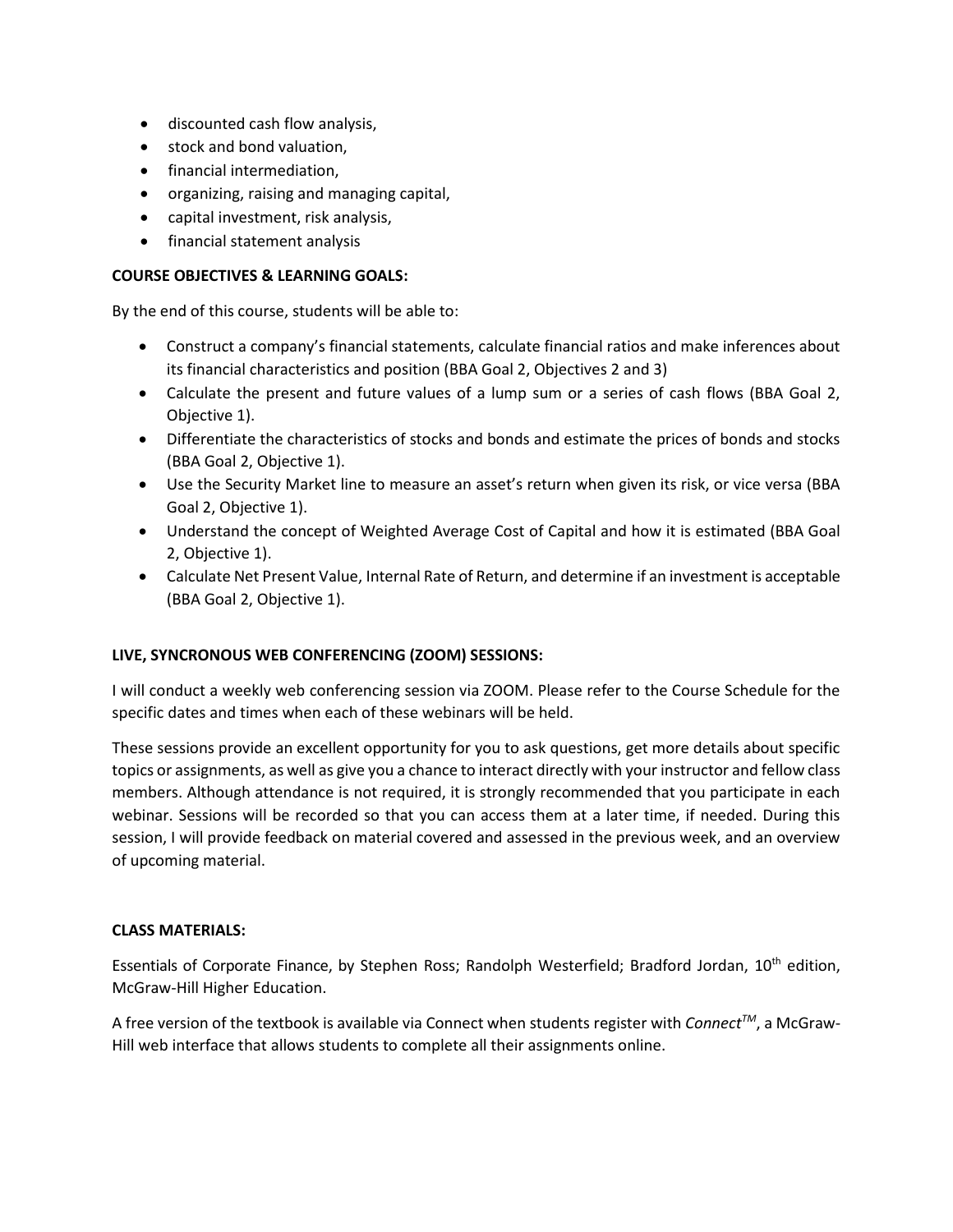# **PREREQUISITES:**

ACCT 2301, BUSI 0011, MATH 1325 or equivalent and Junior standing or above.

# **ADDITIONAL REQUREMENTS:**

#### **Financial Calculator:**

• A calculator that does **two variable statistic** (that is  $y^x$ ) is needed for homework and exams. **HP 10BII** or **Texas Instrument's BAII Plus** business calculators that are the models of calculator that are authorized for use during CFA exam. *No scientific calculators will be allowed*.

#### **Electronic Device:**

- Desktop or laptop computers are required to complete the course.
- Internet Access for accessing Blackboard, university and publicly available databases and information.

#### **REQUIRED SOFTWARE:**

• Microsoft Internet Explorer (11.0) or Firefox, Adobe Acrobat Reader (11.0 or higher), Microsoft Office 2016. Please also visit **TAMU-CC** student laptop recommendation that meets the needs of [your program of study.](https://it.tamucc.edu/getstarted/studentlaptoprecommendations.html)

# **COURSE REQUIREMENTS:**

- HOMEWORK AND QUIZES:
	- $\circ$  Over the course of the semester, each student will complete homework and assignments.
	- $\circ$  In BB9 (Blackboard) each unit folder contains a link to its corresponding homework assignments and quizzes.
	- $\circ$  All assignments must be completed by their due date. They are open notes, open books.
	- o Students can submit two answers for each homework/problem question and they are allowed to check if their answers are correct without any penalties. There are no time limit for homework assignments other than due dates. No printing is permitted.
	- $\circ$  Quizzes have a time limit of 30 minutes and students are only allowed one answer. They should be completed after the homework assignments.
	- o **EXTRA CREDIT OPPORTUNITY**: The completion of LearnSmart assignments is voluntary. The average grade of these assignments however can add up to 50 extra points (on a 1000-point scale) to the student's final grade. Their extra credit points will be calculated as the average percentage score on all twelve chapters x 50.
- STOCKTRAK TRADING REQUIREMENTS AND GRADING POLICY:
	- o During the Fall 2021 and from Monday, January 24 to Friday, May 6 (by 2:00 pm, US Central Time) students must execute **a minimum number of 36 trades using at least 24 different companies**.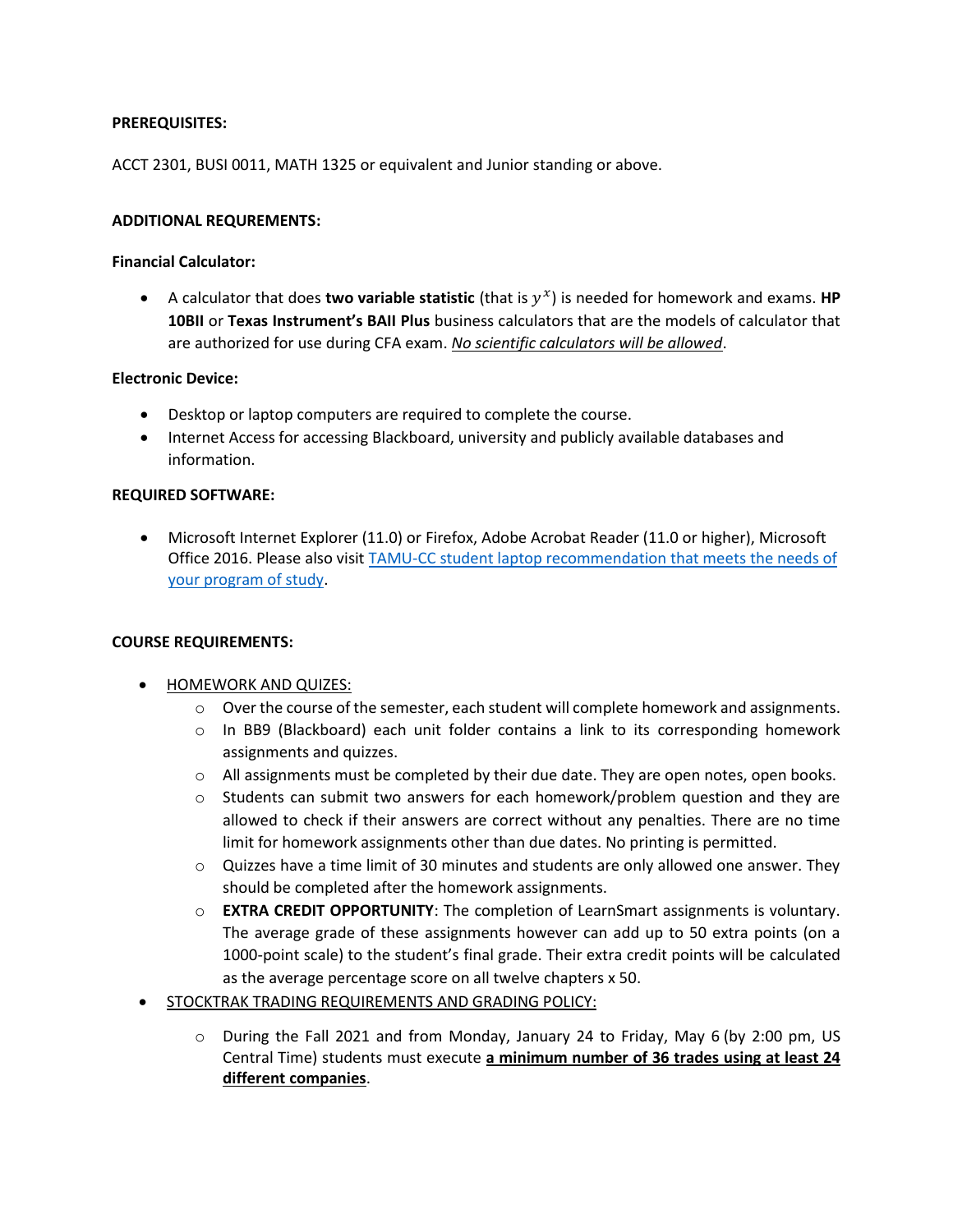- o **Each week**, **students must execute a minimum of 3 different trades using at least two different companies or five points will be deducted for each week the minimum trading requirements are not met. If you make 36 trades and 24 companies only in one week, you will not receive full StockTrak Credit. Trades has to be executed each week**
	- For example, in Week #2, Monday, August 31 to Friday, September 3, you must trade 3 trades and two different companies. Please, visit course schedule at the end of the syllabus. Each week, you must continue trading till end of the semester.
- $\circ$  By Thursday, November 30, 2021, and by 2:00 pm, students should upload their report as a single word document on Bb9.
- o **StockTrak Grade**= (min(# of trades, 36)/36)\*40 + (min(#of different companies traded,24)/24)\*40+20 (for report) - penalty points (for the required minimum number of weekly trades (3 trades each week))
- MIDTERM and FINAL EXAMS:
	- o There will be one midterm test and one final exam (cumulative).
	- o Test materials will come from lecture notes, the text, assigned readings, homework, and class discussion.
	- o Test format can be essay type questions, multiple-choice theoretical questions, and problems.
	- o Exam problems/questions will emphasize the understanding and application of concepts and topics covered.
	- o All tests are closed book, closed notes.
	- o Only a formula sheet will be allowed during examinations.
- IMPORTANT RULES:
	- $\circ$  The details and due dates of the projects and assignments will be announced in the class. All projects and assignments are to be turned in at the beginning of the class on their due date unless otherwise instructed**. Late projects and assignments will not be accepted.**
	- o Exam dates will be announced in class. **No make-up exams will be administered**. If you must miss an exam, notify me in advance and provide written documentation that the absence was an excused University activity, a severe illness, or a dire emergency. Exams are closed books. A sheet with formulas is allowed, but the formula sheet will be collected after the exam. To protect the integrity of the test banks employed, exams will not be returned. However, exams are available for review in my office during scheduled office hours for two weeks after the exam. Students are responsible for all material in the assigned readings, handouts, homework, and class presentations.

# **COURSE POLICIES:**

**Attendance/Tardiness**: Experience has shown that regular attendance is essential to the successful completion of any course. Attendance will be taken at every class meeting.

**Late Work and Make-Up Exams**: No make-up exams will be administered. If you must miss an exam, notify me in advance and provide written documentation that the absence was an excused University activity, a severe illness, or a dire emergency. Otherwise, a zero will be assigned for the exam. All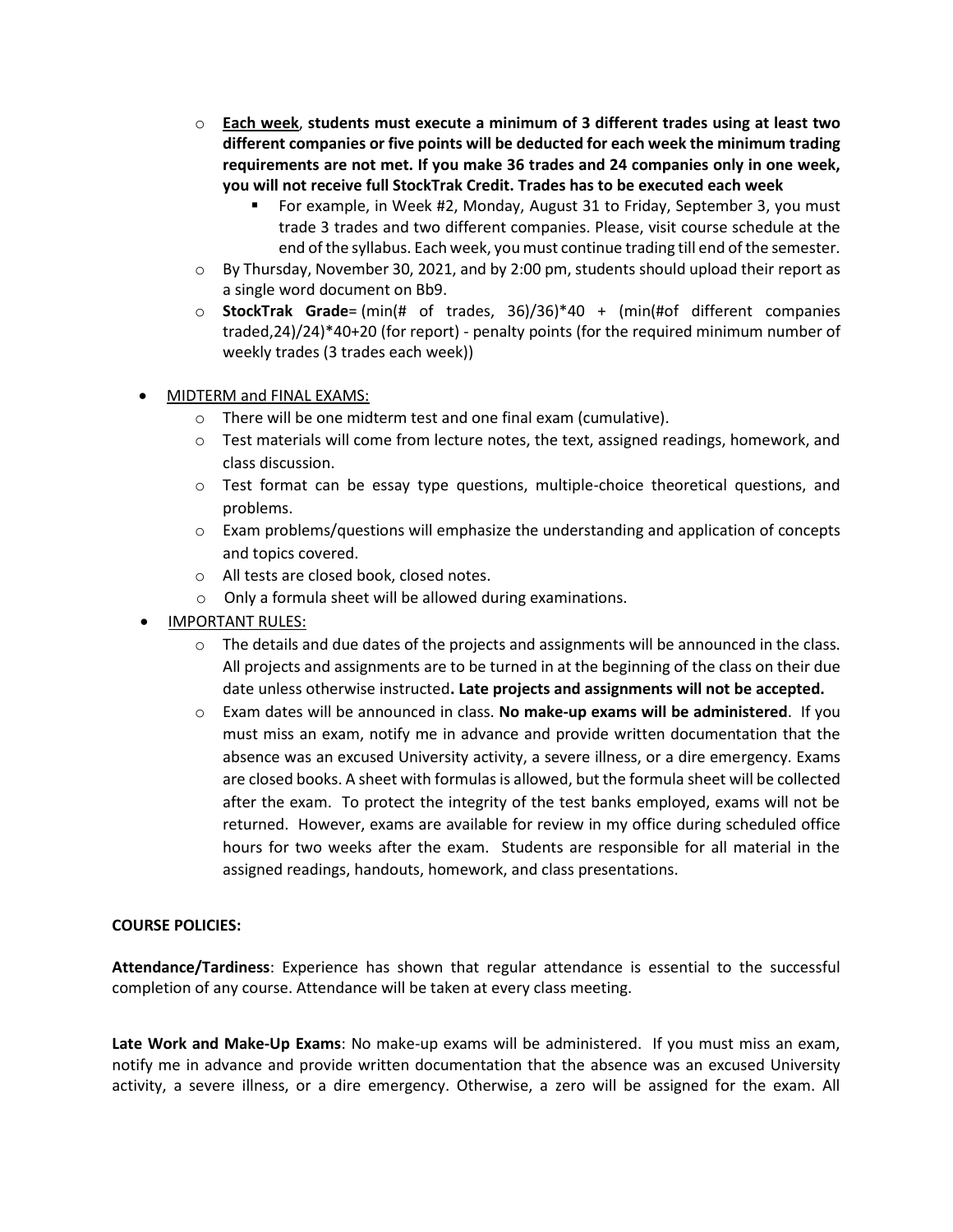assignments are to be turned in at the beginning of the class on their due date unless otherwise instructed. Late assignments will not be accepted.

**Academic Integrity/Plagiarism**: University students are expected to conduct themselves in accordance with the highest standards of academic honesty. Academic misconduct for which a student is subject to penalty includes all forms of cheating, such as illicit possession of examinations or examination materials, falsification, forgery, complicity, or plagiarism. (Plagiarism is the presentation of the work of another as one's work.) In this class, academic misconduct or complicity in the act of academic misconduct on an assignment or test will result in disciplinary action.

**Dropping a Class**: I hope that you never find it necessary to drop this or any other class. However, events can sometimes occur that make dropping a course necessary or wise. Please consult with me before you decide to drop to be sure it is the best thing to do. Should dropping the course be the best course of action, you must initiate the process to drop the course by going to the Student Services Center and filling out a course drop form. Just stopping attendance and participation WILL NOT automatically result in your being dropped from the class. **LAST DAY TO DROP THE CLASS is Friday, April 8.** Dropping a class results an automatic grade of "W" this term.

**Classroom/professional behavior**: Texas A&M University-Corpus Christi, as an academic community, requires that each individual respect the needs of others to study and learn in a peaceful atmosphere. Under Article III of the Student Code of Conduct, classroom behavior that interferes with either (a) the instructor's ability to conduct the class or (b) the ability of other students to profit from the instructional program may be considered a breach of the peace and is subject to disciplinary sanction outlined in article VII of the Student Code of Conduct. Students engaging in unacceptable behavior may be instructed to leave the classroom. This prohibition applies to all instructional forums, including classrooms, electronic classrooms, labs, discussion groups, field trips, etc.

**Student Grade Appeals**: As stated in University Procedure 13.02.99.C2.01, Student Grade Appeal Procedures, a student who believes that he or she has not been held to appropriate academic standards as outlined in the class syllabus, equitable evaluation procedures, or appropriate grading, may appeal the final grade given in the course. The burden of proof is upon the student to demonstrate the appropriateness of the appeal. A student with a complaint about a grade is encouraged first to discuss the matter with the instructor. For complete details, including the responsibilities of the parties involved in the process and the number of days allowed for completing the steps in the process, see University Procedure 13.02.99.C2.01, Student Grade Appeal Procedures. These documents are accessible through the University Rules Web site at [http://www.tamucc.edu/provost/university\\_rules/index.html.](http://www.tamucc.edu/provost/university_rules/index.html) For assistance and/or guidance in the grade appeal process, students may contact the Dean's office in the college in which the course is taught or the Office of the Provost.

**Disabilities Accommodations**: The Americans with Disabilities Act (ADA) is a federal anti-discrimination statute that provides comprehensive civil rights protection for persons with disabilities. Among other things, this legislation requires that all students with disabilities be guaranteed a learning environment that provides for reasonable accommodation of their disabilities. If you believe you have a disability requiring an accommodation, please call or visit Disability Services at (361) 825-5816 in Corpus Christi Hall 116. If you are a returning veteran and are experiencing cognitive and/or physical access issues in the classroom or on campus, please contact the Disability Services office for assistance at (361) 825-5816.

**Statement of Academic Continuity**: In the event of an unforeseen adverse event, such as a major hurricane and classes could not be held on the campus of Texas A&M University-Corpus Christi, this course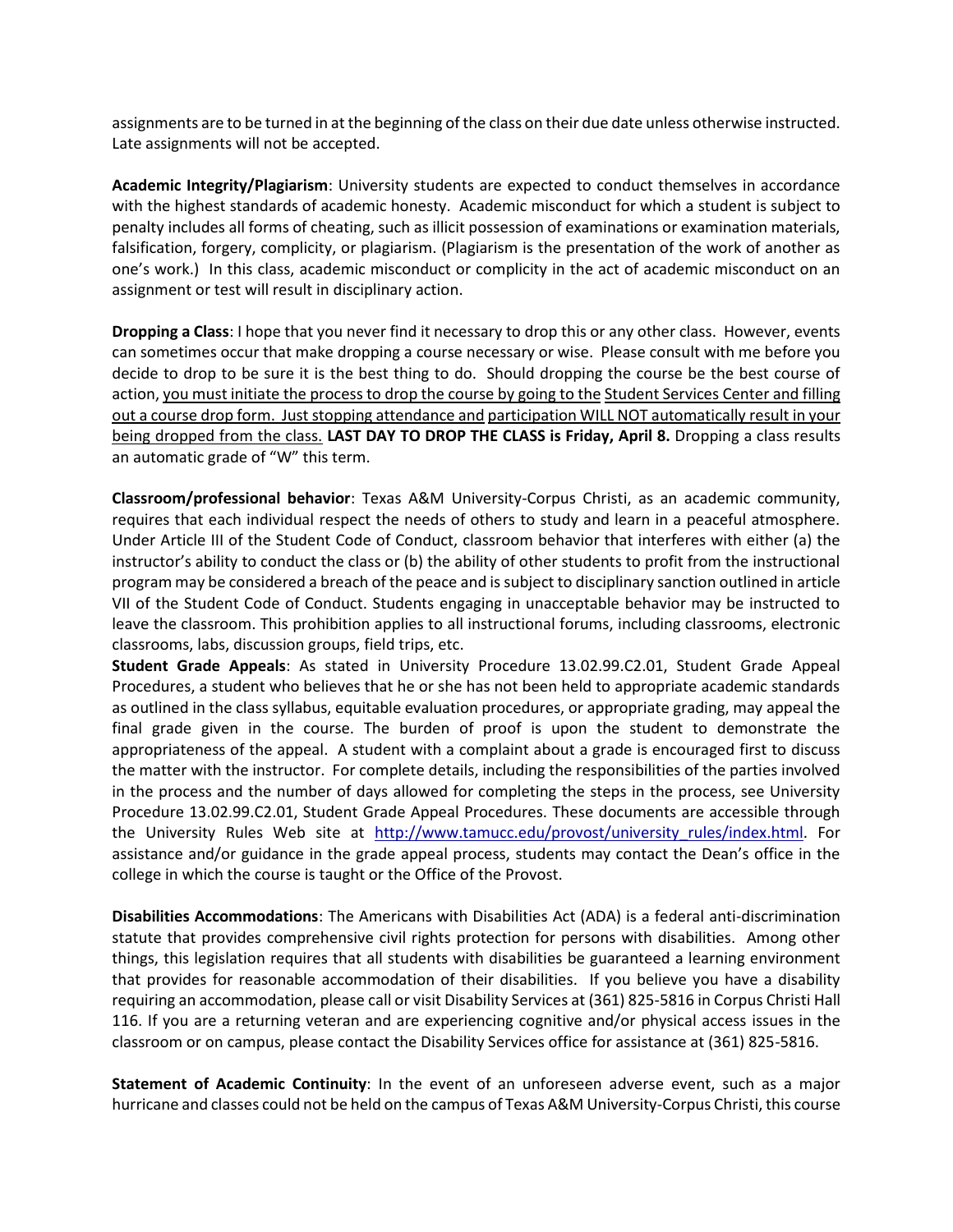would continue through the use of Blackboard and/or email. Also, the syllabus and class activities may be modified to allow the continuation of the course. Ideally, University facilities (i.e., emails, web sites, and Blackboard) will be operational within two days of the closing of the physical campus. However, students need to make certain that the course instructor has a primary and a secondary means of contacting each student.

**Civil Rights Statement:** Texas A&M University-Corpus Christi is committed to fostering a culture of caring and respect that is free from discrimination, relationship violence, and sexual misconduct, and ensuring that all affected students have access to services. For information on reporting Civil Rights complaints and support resources, (including pregnancy support accommodations) or university policies and procedures, please contact the University Title IX Coordinator, Sam Ramirez [\(Samuel.Ramirez@tamucc.edu\)](mailto:Samuel.Ramirez@tamucc.edu) or Deputy Title IX Coordinator, Rosie Ruiz [\(Rosie.Ruiz@tamucc.edu\)](mailto:Rosie.Ruiz@tamucc.edu) at (361) 825-5826 or visit the TAMUCC website a[t http://edcs.tamucc.edu/titleIX/](http://edcs.tamucc.edu/titleIX/) .

**Limits to Confidentiality**. Essays, journals and other materials submitted for this class are generally considered confidential pursuant to the University's student record policies. However, students should be aware that University employees, including instructors, are not able to maintain confidentiality when it conflicts with their responsibility to report alleged or suspected civil rights discrimination that is observed by or made known to an employee in the course and scope of their employment. As the course instructor, I must report allegations of civil rights discrimination, including sexual assault, relationship violence, stalking, or sexual harassment to the Title IX Coordinator if you share it with me.

These reports will trigger contact with you from the Civil Rights/Title IX Compliance office who will inform you of your options and resources regarding the incident that you have shared. If you would like to talk about these incidents in a confidential setting, you are encouraged to make an appointment with counselors at the University Counseling Center [\(https://counseling.tamucc.edu/\)](https://counseling.tamucc.edu/).

**Campus Emergencies:** At TAMU-CC, your safety is a top concern. We actively prepare for natural disasters or human-caused incidents with the ultimate goal of maintaining a safe and secure campus.

- For any emergency, dial the University Police Department (UPD) at **361-825-4444** or dial 911. It's a good idea to have the UPD emergency number (and non-emergency number 361-825-4242) saved in your cell phone.
- There are nearly 200 classroom telephones throughout campus. If you feel threatened or need help and don't have a cell phone, dial 4444 (emergency) or 4242 (non-emergency) to be connected to UPD.
- If we hear a fire alarm, we will immediately evacuate the building.
	- $\circ$  Proceed to the nearest building exit or evacuation stairway. Do not use the elevator. Persons who need help navigating stairs should proceed to a marked Area of Rescue Assistance, if possible.
	- $\circ$  Persons with disabilities should speak with their faculty about how to best assist them in case of an emergency.
	- o Review the evacuation route (see specific Building Emergency Plan).
- TAMU-CC employs the Code Blue Emergency Notification System, an alert system which connects the campus community during emergency situations.
	- $\circ$  The notifications include emails, text and pre-recorded messages, as appropriate.
	- o Code Blue emergencies may include severe weather warnings, threats, school closures, delays, evacuations and other incidents which disrupt regular campus activities.
	- o Students can update personal contact information anytime at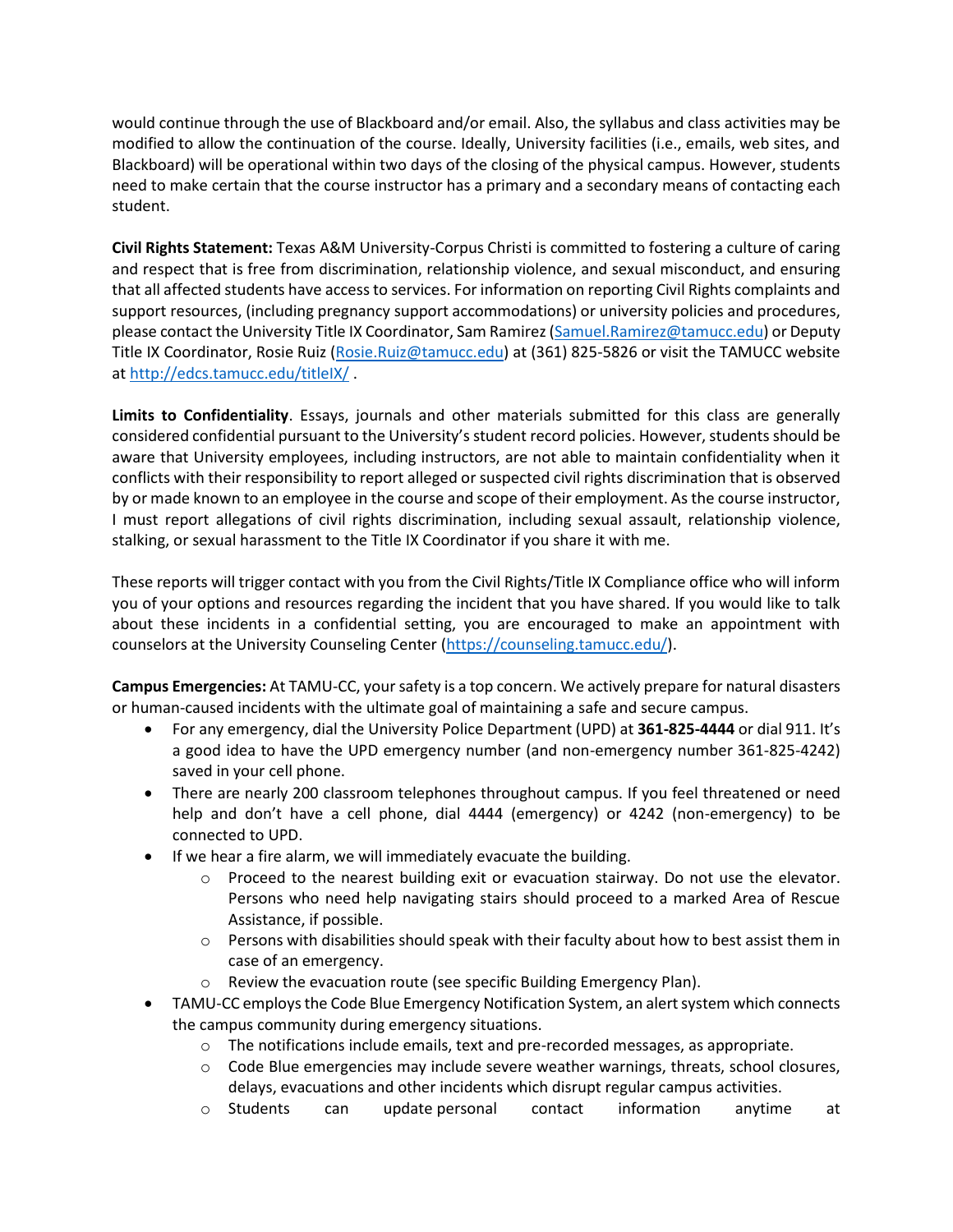# <https://emergency.tamucc.edu/contactform/>

- Shelter in Place via Code Blue.
	- o "Shelter-in-place" means to take immediate shelter where you are and may be implemented for severe weather, hazardous material spills, active shooters or other dangerous situations.
	- o If there is a shelter in place for a **tornado warning**, our preferred location is the bottom floor of this building, away from windows and doors.
- Active Threat Protocol. There are three things you could do that make a difference if there is an active threat: Run, Hide, and/or Fight. For more information about the Run, Hide, Fight protocol, including what to do when law enforcement arrives, visit <http://safety.tamucc.edu/ems/activethreat.html>

For the *Quick Campus Guide to Campus Emergencies* (including a list of Areas of Rescue Assistance and additional protocols on assisting persons with physical disabilities, hurricanes, bomb threats, animal bites, crime reporting, elevator entrapment, etc.), visit:

<https://safety.tamucc.edu/uploads/Site/finalbooklet.pdf>

#### **GRADING:**

# **The final grade is a weighted average of scores. It is not based on TOTAL points**

| <b>Course Work</b>                     | <b>Percentage of Total Grade</b> |  |
|----------------------------------------|----------------------------------|--|
| Homework Assignments $(10 \times 1\%)$ | 100                              |  |
| Quizzes $(10 \times 1\%)$              | 100                              |  |
| StockTrak trading and Report           | 100                              |  |
| Midterm Exam                           | 300                              |  |
| Final Exam (Cumulative)                | 400                              |  |
| <b>TOTAL</b>                           | 1000                             |  |

A letter grade may be determined based on the percentage earned of total points possible, as follows: A: 90-100%, B:80-89%, C:70-79%, D:60-69%, F:0-59%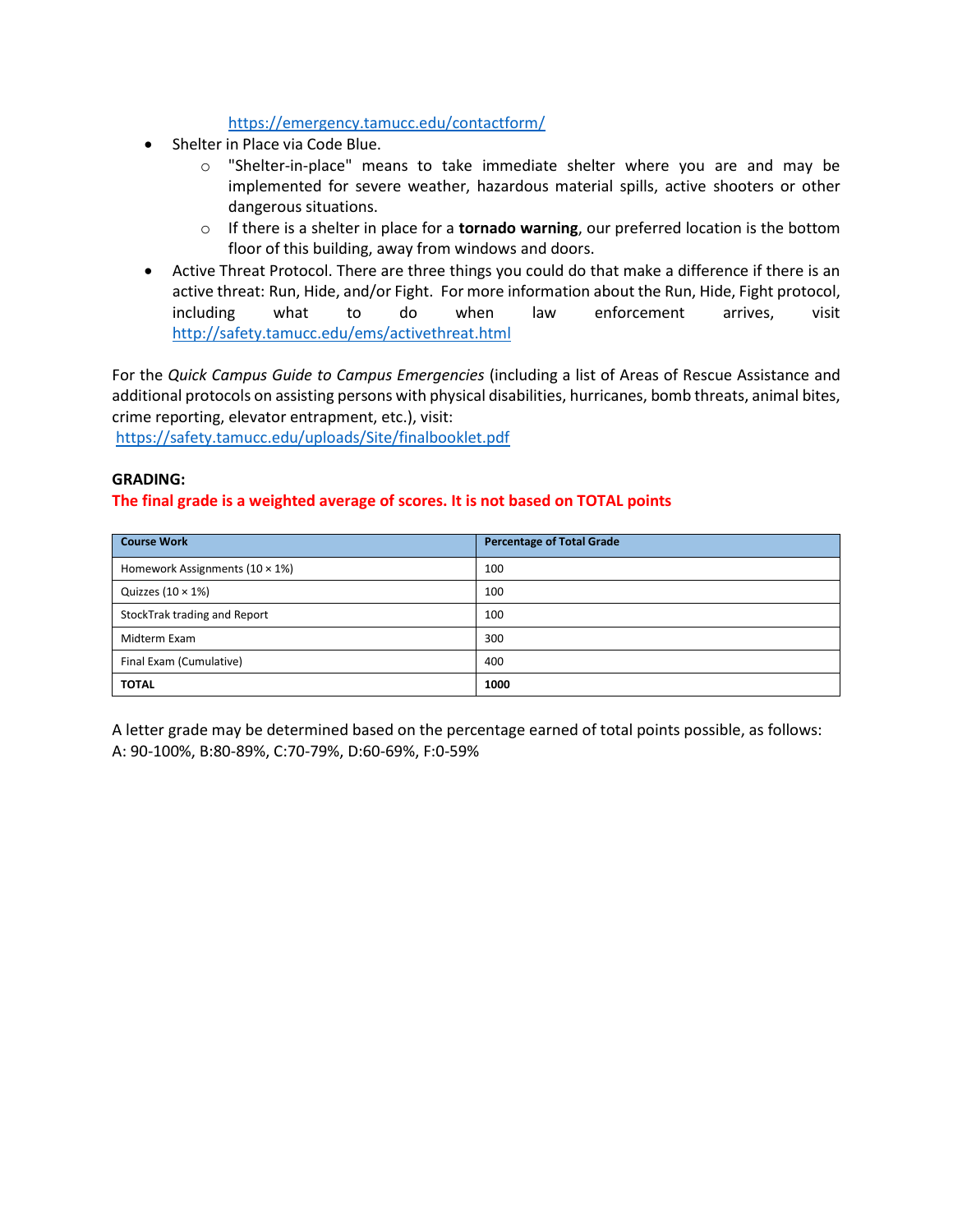# **TENTATIVE CLASS SCHEDULE**

**Note:** This is a tentative outline, and the actual coverage will depend on the pace of progress of the class.

| Week           | <b>Dates</b>  | Unit                                                                 | Chapter                                    | <b>Assignments</b>                     | <b>Due Date</b>                                  |
|----------------|---------------|----------------------------------------------------------------------|--------------------------------------------|----------------------------------------|--------------------------------------------------|
|                |               |                                                                      |                                            | SB #1                                  | 1/28 (by 11:55 pm CST)                           |
|                |               |                                                                      |                                            | HW#1                                   | 1/28 (by 11:55 pm CST)                           |
| 1              | $1/17 - 1/21$ | Unit 1: Syllabus and Introduction                                    | RWJ Chapter 1                              |                                        |                                                  |
|                |               |                                                                      |                                            | Registering StockTrak                  | 1/21 (by 2:00 pm CST)                            |
|                |               |                                                                      |                                            | SB #2                                  | 2/4 (by 11:55 pm CST)                            |
|                |               |                                                                      |                                            | <b>HW#2</b>                            | 2/4 (by 11:55 pm CST)                            |
| $\overline{2}$ | $1/24 - 1/28$ | Unit 2: Financial Statements                                         | RWJ Chapter 2                              | Quiz#2                                 | 2/4 (by 11:55 pm CST)                            |
|                |               | and Cash Flows                                                       |                                            |                                        |                                                  |
|                |               |                                                                      |                                            | Stock Trading #1                       | 1/28 (by 2:00 pm CST)                            |
| 3              |               |                                                                      |                                            | SB #3                                  | 2/11 (by 11:55 pm CST)                           |
|                | $1/31 - 2/4$  | Unit 3: Working with Financial<br><b>Statements</b>                  | RWJ Chapter 3                              | HW #3                                  | 2/11 (by 11:55 pm CST)                           |
|                |               |                                                                      |                                            | Quiz#3                                 | 2/11 (by 11:55 pm CST)                           |
|                |               |                                                                      |                                            |                                        |                                                  |
|                |               |                                                                      |                                            | Stock Trading #2                       | 2/4 (by 2:00 pm CST)                             |
|                |               | Unit 4: Introduction to Valuation<br>Time Value of Money             | RWJ Chapter 4 and 5                        | <b>SB#4</b>                            | 2/18 (by 11:55 pm CST)                           |
| 4              |               |                                                                      |                                            | <b>HW #4</b>                           | 2/18 (by 11:55 pm CST)                           |
|                | $2/7 - 2/11$  | Present and Future Value                                             |                                            | Quiz#4                                 | 2/18 (by 11:55 pm CST)                           |
|                |               | Discounted Cash Flow Valuation                                       |                                            | Stock Trading #3                       | 2/11 (by 2:00 pm CST)                            |
|                |               |                                                                      |                                            | SB #5                                  | 2/25 (by 11:55 pm CST)                           |
|                |               |                                                                      |                                            | HW #5                                  | 2/25 (by 11:55 pm CST)                           |
| 5              | $2/14 - 2/18$ | Unit 5: Annuity and Perpetuity                                       | RWJ Chapter 5                              | Quiz#5                                 | 2/25 (by 11:55 pm CST)                           |
|                |               |                                                                      |                                            |                                        |                                                  |
|                |               |                                                                      |                                            | Stock Trading #4                       | 2/18 (by 2:00 pm CST)                            |
|                |               |                                                                      | <b>Review</b>                              |                                        |                                                  |
| 6              | $2/21 - 2/25$ |                                                                      | Midterm 1 (Unit 1, 2, 3, 4, 5) (2/23-2/25) |                                        |                                                  |
|                |               |                                                                      |                                            | SB #6                                  | 3/11 (by 11:55 pm CST)                           |
|                | $2/28-3/4$    |                                                                      |                                            | HW #6                                  | 3/11 (by 11:55 pm CST)                           |
| $\overline{7}$ |               | Unit 6: Interest Rates and<br><b>Bond Valuation</b>                  | RWJ Chapter 6                              | Quiz#6                                 | 3/11 (by 11:55 pm CST)                           |
|                |               |                                                                      |                                            |                                        |                                                  |
|                |               |                                                                      |                                            | Stock Trading #5                       | 3/4 (by 2:00 pm CST)                             |
|                | $3/7 - 3/11$  | Unit 7: Stock Valuation                                              | RWJ Chapter 7                              | SB #7                                  | 3/25 (by 11:55 pm CST)                           |
|                |               |                                                                      |                                            | HW #7                                  | 3/25 (by 11:55 pm CST)                           |
| 8              |               |                                                                      |                                            | Quiz#7                                 | 3/25 by 11:55 pm CST)                            |
|                |               |                                                                      |                                            |                                        |                                                  |
|                |               |                                                                      |                                            | <b>Stock Trading #6</b><br><b>SB#8</b> | 3/11 (by 2:00 pm CST)<br>4/1 (by 11:55 pm CST)   |
|                |               | Unit 8: Net Present Value (NPV)                                      |                                            | <b>HW#8</b>                            | 4/1 (by 11:55 pm CST)                            |
| 9              | $3/21 - 3/25$ | and Other Investment Criteria<br>Making Capital Investment Decisions | RWJ Chapter 8 and 9                        | Quiz#8                                 | 4/1 (by 11:55 pm CST)                            |
|                |               |                                                                      |                                            |                                        |                                                  |
|                |               |                                                                      |                                            | Stock Trading #7                       | 3/25 (by 2:00 pm CST)                            |
|                | $3/28 - 4/1$  | Unit 9: Some Lessons from Capital<br>Market History                  | RWJ Chapter 10                             | SB #9                                  | 4/15 (by 11:55 pm CST)                           |
|                |               |                                                                      |                                            | HW #9                                  | 4/15 (by 11:55 pm CST)                           |
| 10             |               |                                                                      |                                            | Quiz#9                                 | 4/15 (by 11:55 pm CST)                           |
|                |               |                                                                      |                                            |                                        |                                                  |
|                |               |                                                                      |                                            | Stock Trading #8                       | 4/1 (by 2:00 pm CST)                             |
| 11             | $4/4 - 4/8$   | Unit 10: Risk and Return - Part I                                    | RWJ Chapter 11                             | SB #10                                 | 4/22 (by 11:55 pm CST)                           |
|                |               |                                                                      |                                            | HW #10                                 | 4/22 (by 11:55 pm CST)                           |
|                |               |                                                                      |                                            | Quiz#10                                | 4/22 (by 11:55 pm CST)                           |
|                |               |                                                                      |                                            |                                        |                                                  |
|                |               |                                                                      |                                            | Stock Trading #9                       | 4/8 (by 2:00 pm CST)                             |
|                |               |                                                                      |                                            | SB #11                                 | 4/29 (by 11:55 pm CST)<br>4/29 (by 11:55 pm CST) |
| 12             |               |                                                                      |                                            | HW #11                                 | 4/29 (by 11:55 pm CST)                           |
|                | $4/11 - 4/15$ | Unit 11: Risk and Return - Part II                                   | RWJ Chapter 11                             | Quiz#11                                |                                                  |
|                |               |                                                                      |                                            | Stock Trading #10                      | 4/15 (by 2:00 pm CST)                            |
| 13             |               |                                                                      |                                            | SB #12                                 | 5/3 (by 11:55 pm CST)                            |
|                |               |                                                                      |                                            | HW #12                                 | 5/3 (by 11:55 pm CST)                            |
|                | 4/18-4/22     | Unit 12: Cost of Capital                                             | RWJ Chapter 12                             | Quiz#12                                | 5/3 (by 11:55 pm CST)                            |
|                |               |                                                                      |                                            | Stock Trading #11                      | 4/22 (by 2:00 pm CST)                            |